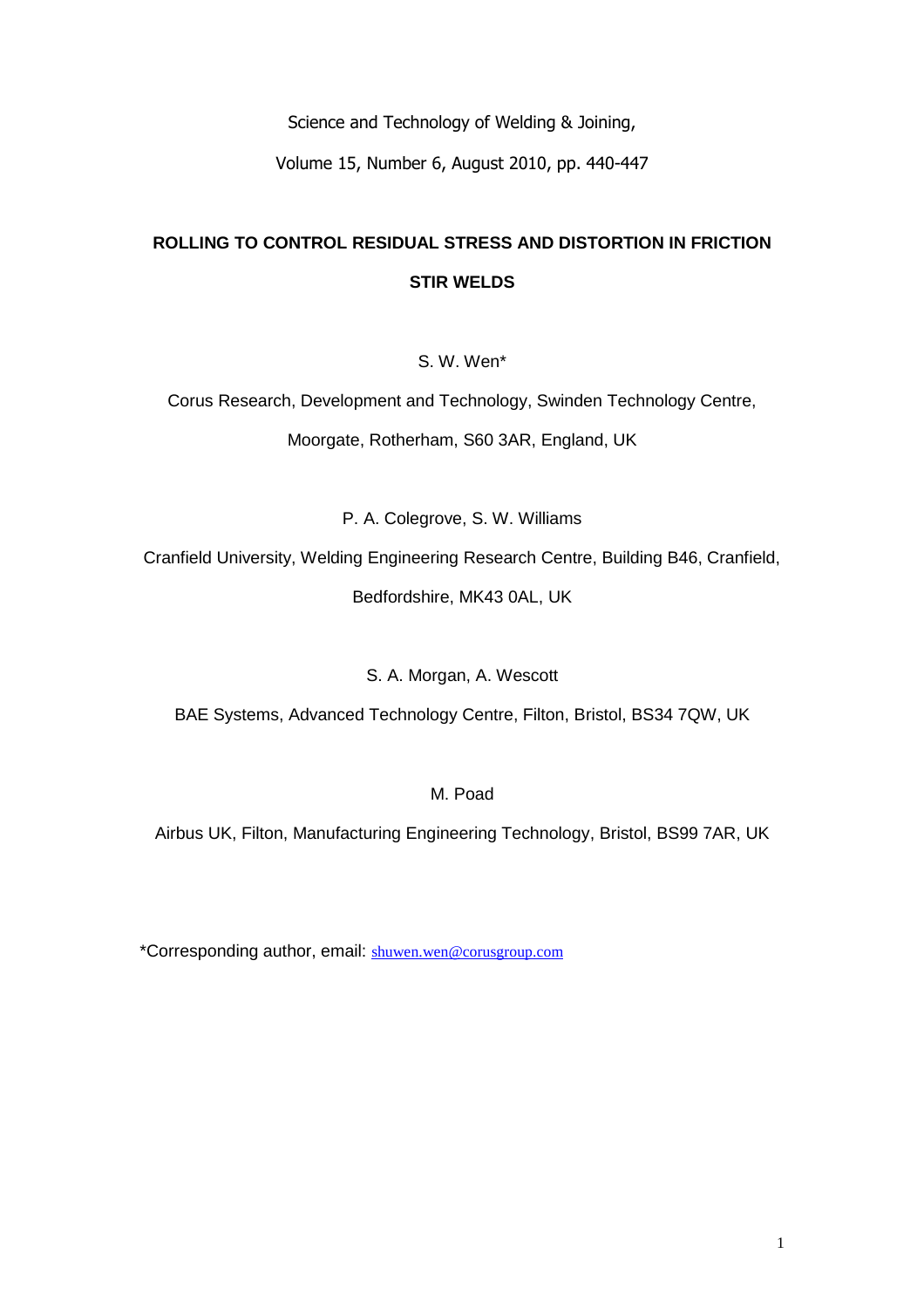## **ABSTRACT**

Considerable residual stress and distortion can be produced by Friction Stir Welding (FSW), impeding industrial implementation. Finite element analysis has been used to develop three innovative rolling methods that reduce residual stress and distortion in friction stir welds. Of the three methods, Post-Weld Direct Rolling (PWDR) where a single roller is applied to roll the top surface of the weld after the weld metal has cooled to room temperature proved the most effective. The residual stress predictions from the model compared favourably with residual stress measurements reported in an accompanying paper. Finally, the effectiveness of using PWDR is illustrated with an industrial example of a large integrally stiffened panel, where the distortion was virtually eliminated.

**Keywords**: Rolling, Friction stir weld, Residual stress, Distortion, Finite element modelling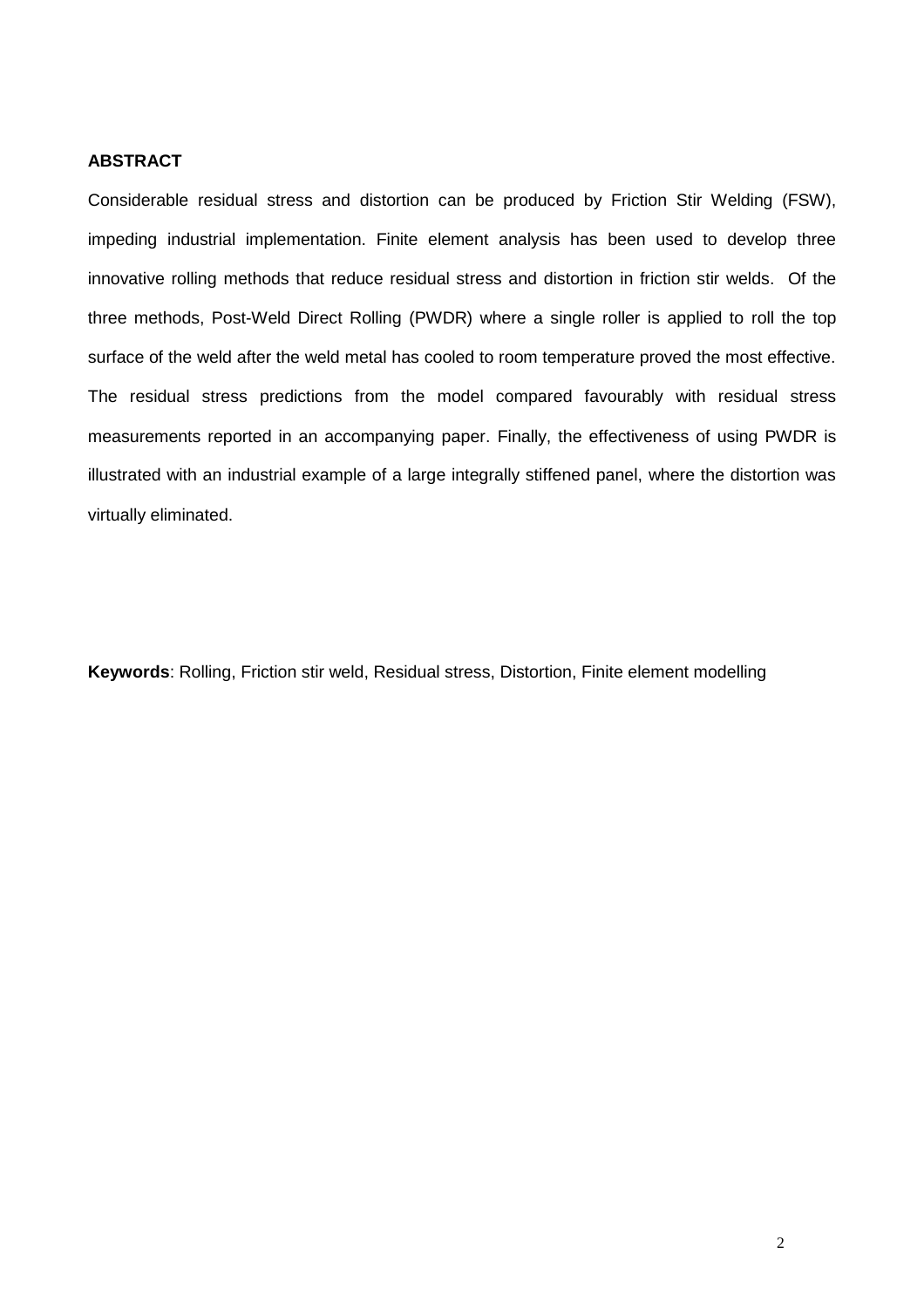# **INTRODUCTION**

Friction stir welding (FSW) was developed in early 1990s [1], and has been described in detail in Mishra and Ma [2]. The process is generally considered to have a low heat input which gives excellent mechanical properties, and low residual stress and distortion in aluminium alloys.

Although residual stress and distortion are often lower than equivalent fusion welds, they are often sufficiently high to prevent industrial application. Therefore it is necessary to understand the formation and control of residual stress and distortion. The residual stresses in FSW have been investigated by many authors including Sutton et al. [3], who carried out three-dimensional residual stress mapping of 2024-T3 aluminium alloy using the neutron diffraction technique. The largest residual stress component was found to be the longitudinal residual stress, which is generally slightly higher on the advancing than retreating side of the tool. To study the formation of residual stresses in friction stir welds Feng et al. [4] proposed an integrated thermal–metallurgical– mechanical modelling approach based on the commercial general purpose finite element (FE) code ABAQUS. Other numerical modelling and experimental work showed the influence of the welding process parameters and the release of fixtures on residual stresses in friction stir welds of stainless steel 304L [5] and aluminium alloy 2024-T4 [6].

To reduce or eliminate weld residual stress and therefore distortion, the final residual stress needs to be reduced or eliminated. This may be done by using a lower heat input process [7], stress engineering or post-processing. The stress engineering methods are those that can be used during an existing process to lower the residual stress and distortion. These methods rely on the application of a tensile stress which either reduces the compressive yielding around the weld zone or induces a tensile stretch in the material after welding [8]. Among all the stress engineering tools investigated, it appears that for friction stir welds, rolling represents the greatest potential for residual stress and distortion reduction [9-11]. This is because the technique can be relatively easily applied using the large, stiff structure provided by a typical FSW machine [11].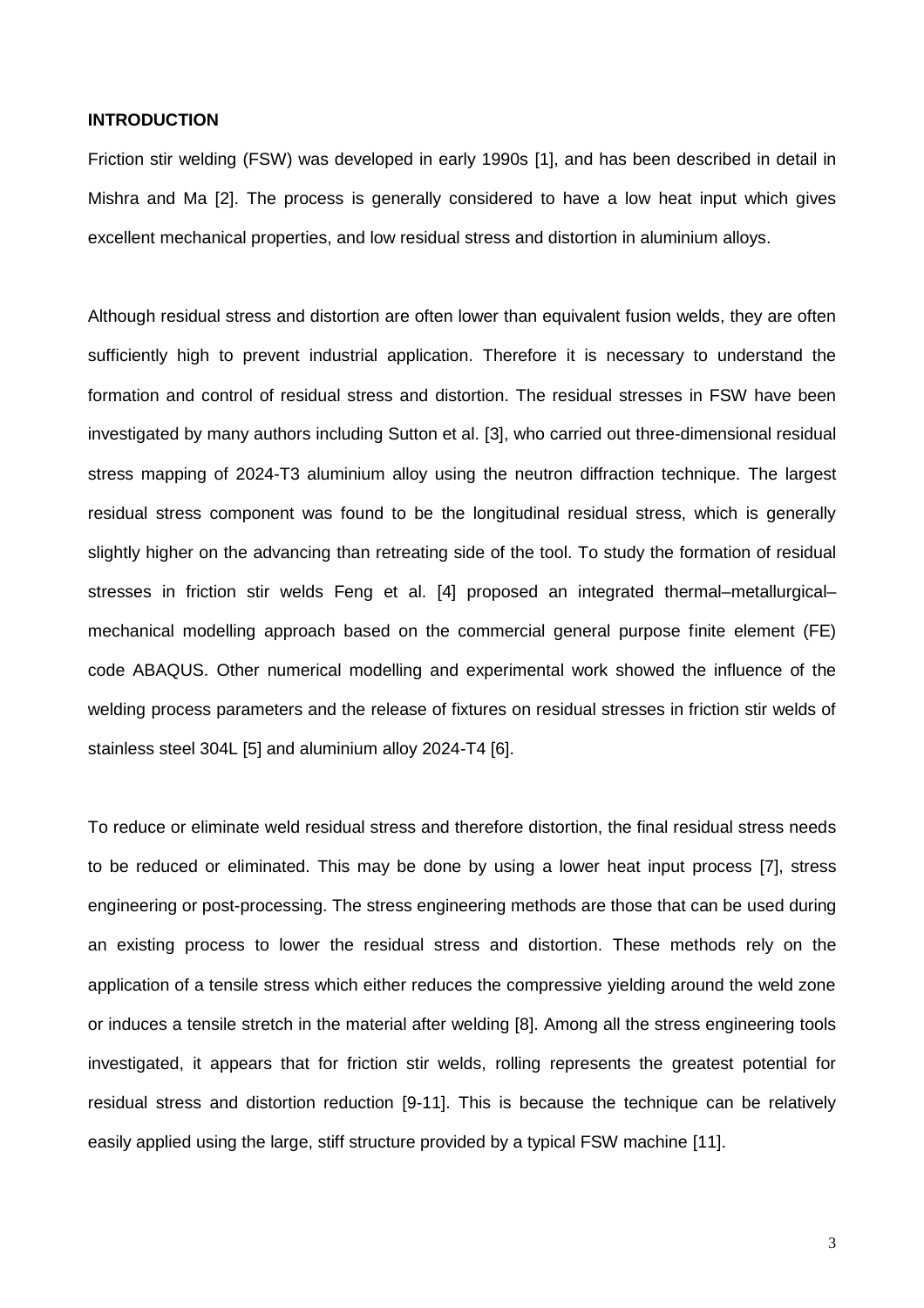The application of rolling to reduce weld residual stress and distortion is not new. Early work in Russia [12, 13] demonstrated the effectiveness of In-Situ Direct Rolling (ISDR) which is shown in Fig. 1(b). The authors showed that the method effectively reduced residual stress and distortion and gave guidance on the design of the rolling equipment. Kurkin et al. [13] showed that the combined effect of directly rolling after the weld as well as an additional cold rolling afterwards was the most effective way to maximise the mechanical properties, and minimise distortion. Liu et al. [14] used a different rolling method, namely synchronous rolling to reduce the likelihood of hot cracking during GTAW welding of high strength aluminium alloy. The system that they employed was similar to the In-Situ Roller Tensioning (ISRT) set-up (as shown in Fig. 1(a)) that was proposed for investigation in the current study for residual stress and distortion reduction in FSW. Another technique using a trailing impact rolling device was presented by Xu et al. [15] for prevention of hot cracking in TIG welding of aluminium alloy thin-shell structures. This trailing impact rolling device was also used for the control of weld residual stress and distortion as well as prevention of weld hot cracking [16, 17].

In more recent work [9-11] ISRT and Post-Weld Direct Rolling (PWDR) are described. PWDR (as shown in Fig. 1(c)) is similar to ISDR, however it differs in that the rolling process is done after the component has been welded rather than in-situ. Altenkirch et al. [10] measured the residual stress and described how the method works by plastically compressing the material in the normal direction (thickness) which results in a plastic elongation in the longitudinal (rolling/welding) direction. This elongation enables the tensile longitudinal residual stress to be reduced or eliminated and where significant yielding occurs, a compressive longitudinal residual stress can be induced. Although both methods were intended to reduce distortion, Altenkirch et al. [10] found that only the PWDR was effective. Note that Altenkirch et al. [10] used the term 'PWRT' instead of 'PWDR'.

This paper will present the FE modelling used in the development of the roller system that was discussed in previous publications [9-11]. Finite Element Analysis can either be used as a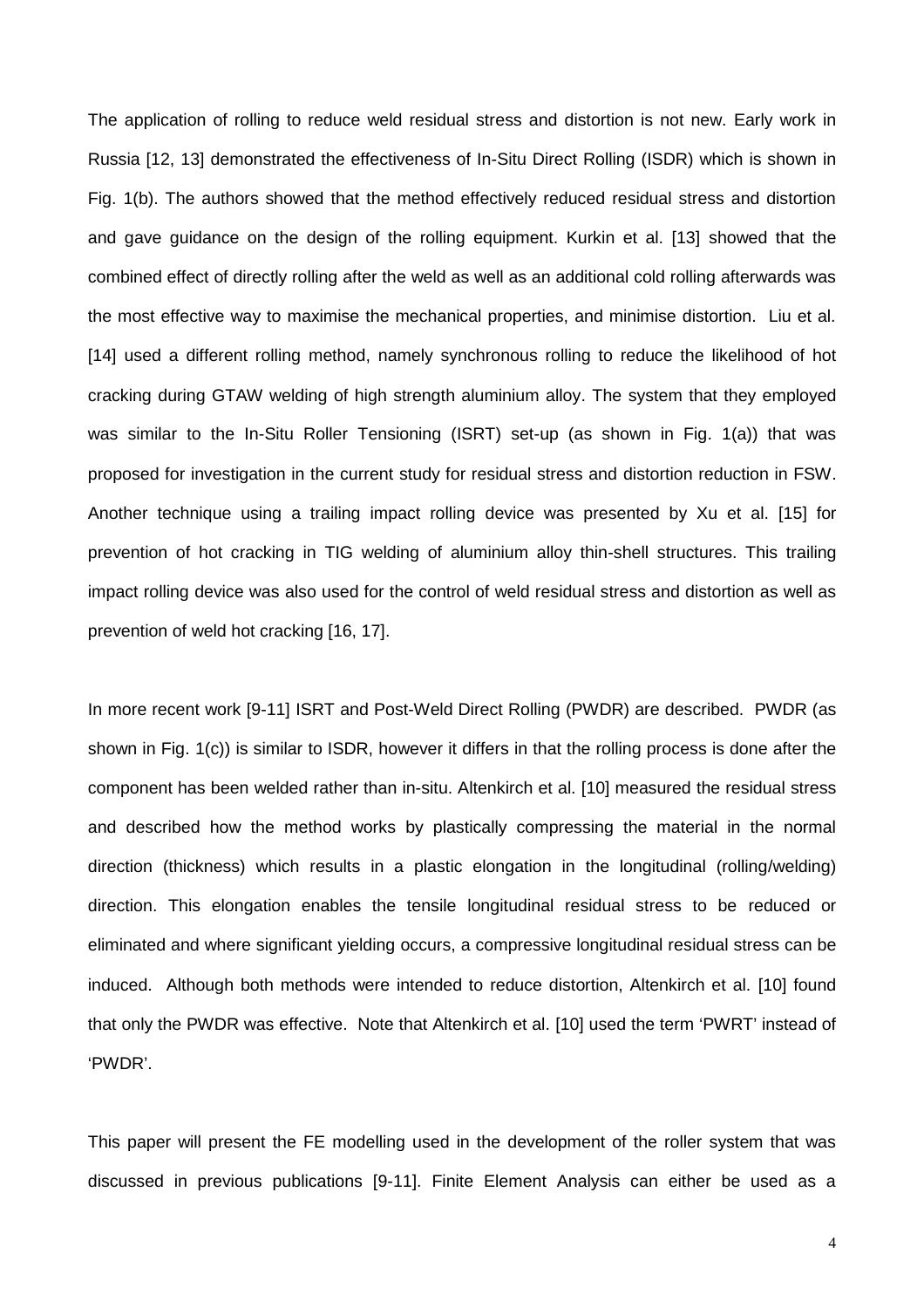predictive tool for use in design studies, or as a tool for post-mortem analysis. Typically, most models reported in the published literature are used for post-mortem analysis. The post-mortem model represents the actual welding conditions as near as possible, and a close match with experiments is usually found. The modelling work presented in this study was used for design purposes, so the actual FSW welding parameters, heat input, material type, and boundary conditions differed from those in the experiment. Therefore trends in the model predictions will be compared with the experimental results.

# **METHOD**

FE models were constructed in ABAQUS and used to evaluate the three rolling methods, namely In-Situ Roller Tensioning (ISRT), In-Situ Direct Rolling (ISDR) and Post-Weld Direct Rolling (PWDR), as schematically illustrated in Fig. 1. The test plate used for the modelling analysis was 2024-T3 aluminium alloy of size 500×250×3.2mm. The temperature-dependent material properties were the same as those reported in Richards et al. [18]. The same set of data has been used for both the weld and parent material in this study and no material softening was considered for the weld metal.

Due to symmetry (the mechanical loads on the material during FSW were ignored), only half of the plate geometry was considered in the FE modelling analysis. Fig. 2 shows the FE mesh used in this study including the plane of symmetry. To minimise the CPU time, the thermal-mechanical loading during the friction stir welding and the roller tensioning/rolling processes were only applied to a 165 mm long section in the centre of the plate. Fig. 2 also shows how the mesh in this region was refined to a width of 60 mm in order to ensure the accuracy of the FE results.

In the present FE analysis, all the rolls were treated as an analytically defined rigid surface. The bottom plane of the workpiece was vertically restrained to represent the effect of the backing bar. This constraint was kept active throughout the various modelling steps for consistent residual stress evaluation. Meanwhile, symmetry boundary conditions were applied at the plane of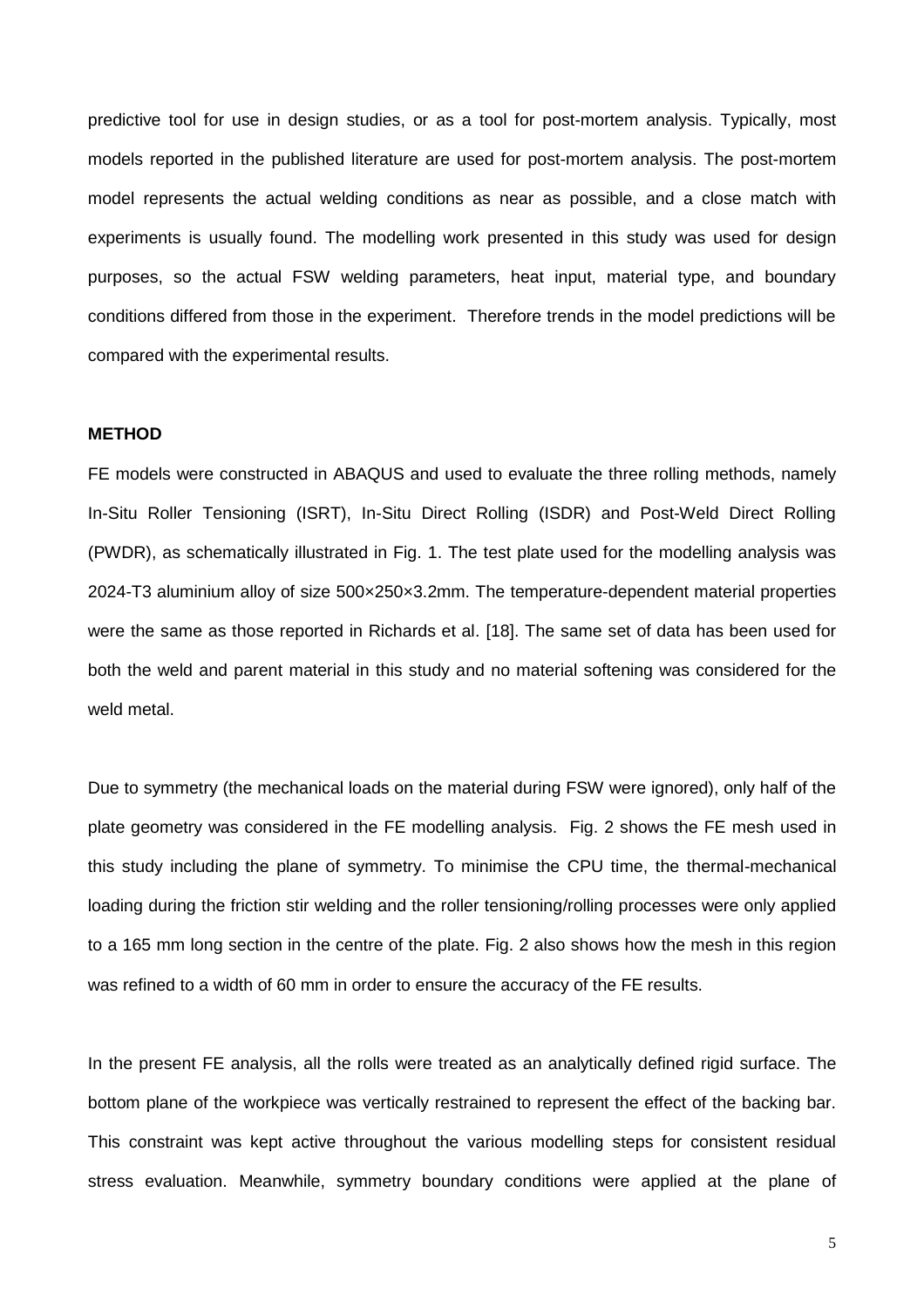symmetry as shown in Fig. 2. The FE simulation of rolling was achieved by pulling the leading edge of the workpiece (displacement controlled loading, Fig. 2) while pressing the roll against the top surface of the workpiece with a prescribed force or displacement. Coulomb friction was assumed at the contact surface between the roll and workpiece with a friction coefficient of 0.1.

All the models of the FSW process used a welding speed was 300mm/min with a 5 second dwell time at the start. It was assumed that the FSW tool had a shoulder diameter of 18 mm with a conical pin of about 3.2 mm in length, and the root and tip diameter of the conical pin were respectively 4 and 2 mm. A sequentially coupled thermal-mechanical modelling approach similar to that employed by Richards et al. [18] was adopted. In the thermal modelling that was performed first, the heat input model developed by Richards et al. [18] was modified and adjusted to match the welding conditions in the current study. A constant volumetric heat flux of 1.2×10<sup>6</sup> kW/m<sup>3</sup> was applied to a conical area in the weld panel directly underneath the FSW tool. In the mechanical modelling that followed, the temperature predictions from the thermal model were used to calculate the thermal load due to material expansion and contraction and hence the final residual stress. Both the thermal and mechanical models used the same FE mesh shown in Fig. 2. This modelling approach does not consider the mechanical interaction between the workpiece and the FSW tool.

The important geometric parameters for the roller designs are shown in Fig. 1 (note that the width, B and depth, D of the rolls apply equally to PWDR and ISDR) and the corresponding values used in the FE models are given in Table 1. Two conditions were used for the FE simulation of ISRT. Both conditions used a prescribed roller displacement to achieve a target rolling reduction of 0.5%, but with different distances between the tool and roller, DY of 15 mm and 25 mm. The 0.5% reduction corresponds to a rolling load of approximately 68 kN. Although neither of these distances could be implemented practically due to interference between the roller and FSW tool, the analysis aided understanding of the ISRT method.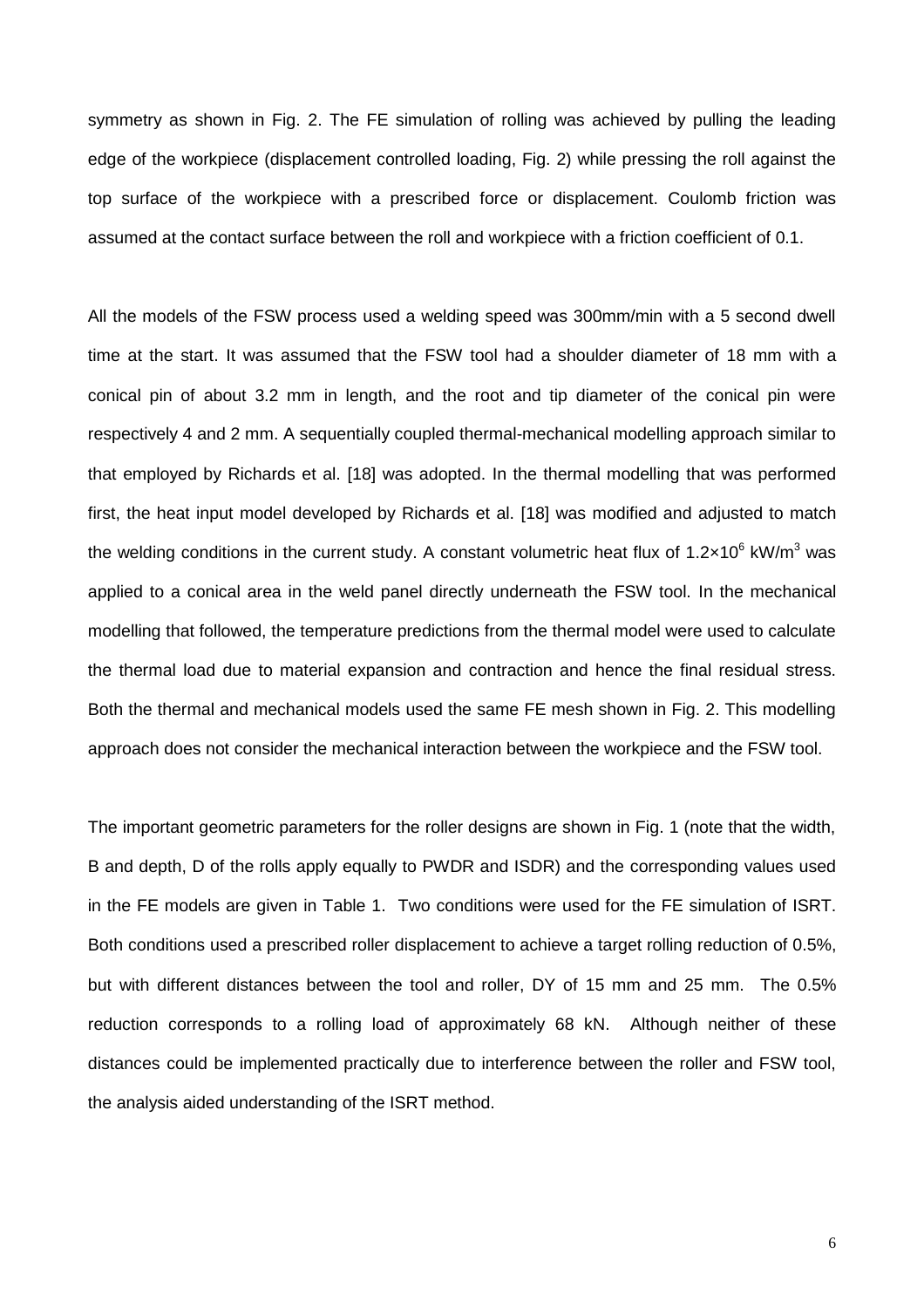As mentioned previously, direct rolling may be applied directly after FSW tool (ISDR), or after the weld has cooled to room temperature (PWDR). In the modelling of ISDR, the roller was applied 25 mm behind the FSW tool with prescribed loads of 10, 20 and 30kN. Once again, this condition cannot be implemented practically due to interference between the roller and the tool. The main reasons for choosing this small trailing distance was the limited size of the model weld length (165mm). The analysis nevertheless provided a useful comparison with other rolling methods. Finally, the FE analysis was performed for PWDR with loads of 10, 32.5 and 43 kN respectively. The results together with the workpiece deformation characteristics in terms of weld shape and rolling reduction will be discussed in the next section.

## **RESULTS**

#### **Effect of FSW**

Fig. 3(a) shows the temperature distribution during welding predicted by the FE simulation. The peak temperature predicted by the model is just under 400 °C. This compared well with predictions made by previous investigators under similar modelling conditions [19, 20]. Colegrove et al. [19] used a simple axisymmetric flow model to predict heat generation and temperature in FSW of 3.2 mm thick 2024-T351 plate. Given the solidus temperature of alloy 2024 being 502 °C, they predicted that for a travel speed of 400 mm/min the peak temperatures in the weld root and near the tool shoulder were between 390 and 490 °C for increasing tool rotational speed from 400 to 1600 rpm. In another attempt, Schmidt et al. [20] employed a 3D FE modelling approach in order to consider the contact condition at the tool/matrix interface for heat generation. The workpiece was a 3 mm thick 2024-T3 plate and the welding speed was 120 mm/min with 400 rpm tool rotation speed. The peak temperature that they predicted was 449 °C at the advancing side closest to the probe/shoulder corner. Although both Colegrove et al. [19] and Schmidt et al. [20] predicted higher peak temperatures during similar FSW, these were mainly confined in and near the tool/workpiece interface. Whereas the current study was focused on the bulk heating effect in the weld region during FSW.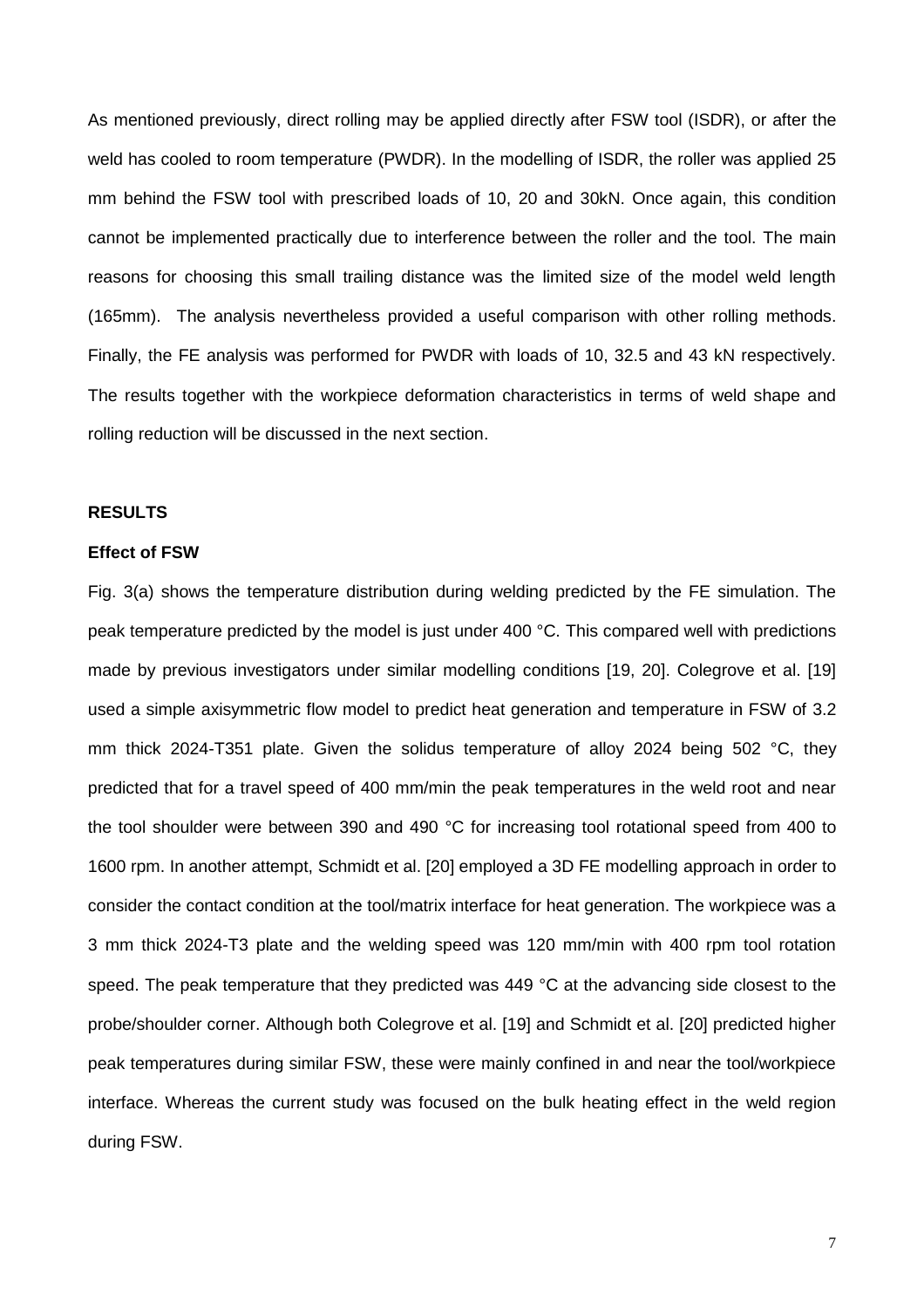The FE prediction of weld longitudinal residual stress after FSW and cooling down to room temperature is shown in Fig. 3(b). The longitudinal residual stress profile across the weld at midthickness (along the path as marked in Fig. 3(b)) is plotted in Fig. 4(a). Fig. 3(b) and 4(a) shows that the weld longitudinal residual stress induced by FSW is significant, with the maximum tensile longitudinal residual stress values found near the weld approaching and even exceeding the initial yield stress (flow stress at zero plastic strain) of the weld material (250MPa). This FE prediction of residual stress profile is generally in good agreement with typical results for similar welds reported by previous researchers in the literature, in particular those by Altenkirch et al. [10] on a 5mm thick 2024-T3 FSW panel (with about 190MPa maximum tensile residual stress measured in the weld) and Richards et al [18] on a 3mm thick 2024-T3 FSW panel (with about 180MPa maximum tensile residual stress predicted in the weld). Note the current prediction gives a slightly higher maximum tensile residual stress. This is partially attributed to the geometry and constraint conditions adopted in the FE model, and partially due to the fact that no material softening was included in the model which will significantly affect the result [18]. However, it should not hinder the purpose of the present investigation, which was to demonstrate the relative effect of the different rolling methods on the final residual stress distributions in the friction stir welds.

## **Influence of ISRT**

The longitudinal residual stress profiles for both roller tensioning conditions ( $DY = 15mm$  and 25mm) evaluated along the path across the weld panel through the mid-thickness are plotted in Fig. 4(b) and compared with that of the as welded condition. The model predicted a small reduction in the longitudinal tensile residual stress in the weld region as well as significant compressive stresses either side of this. The effect of moving the roller closer to FSW tool was marginal. The average rolling force predicted by the FE simulation was about 68kN for both cases. The analysis also indicated that there was some minor permanent deformation produced by the rollers, which reduced the thickness by up to about 0.6% as shown in Fig. 5. It is expected that by increasing the rolling force, the tensile residual stress in the weld could be further reduced. However, this will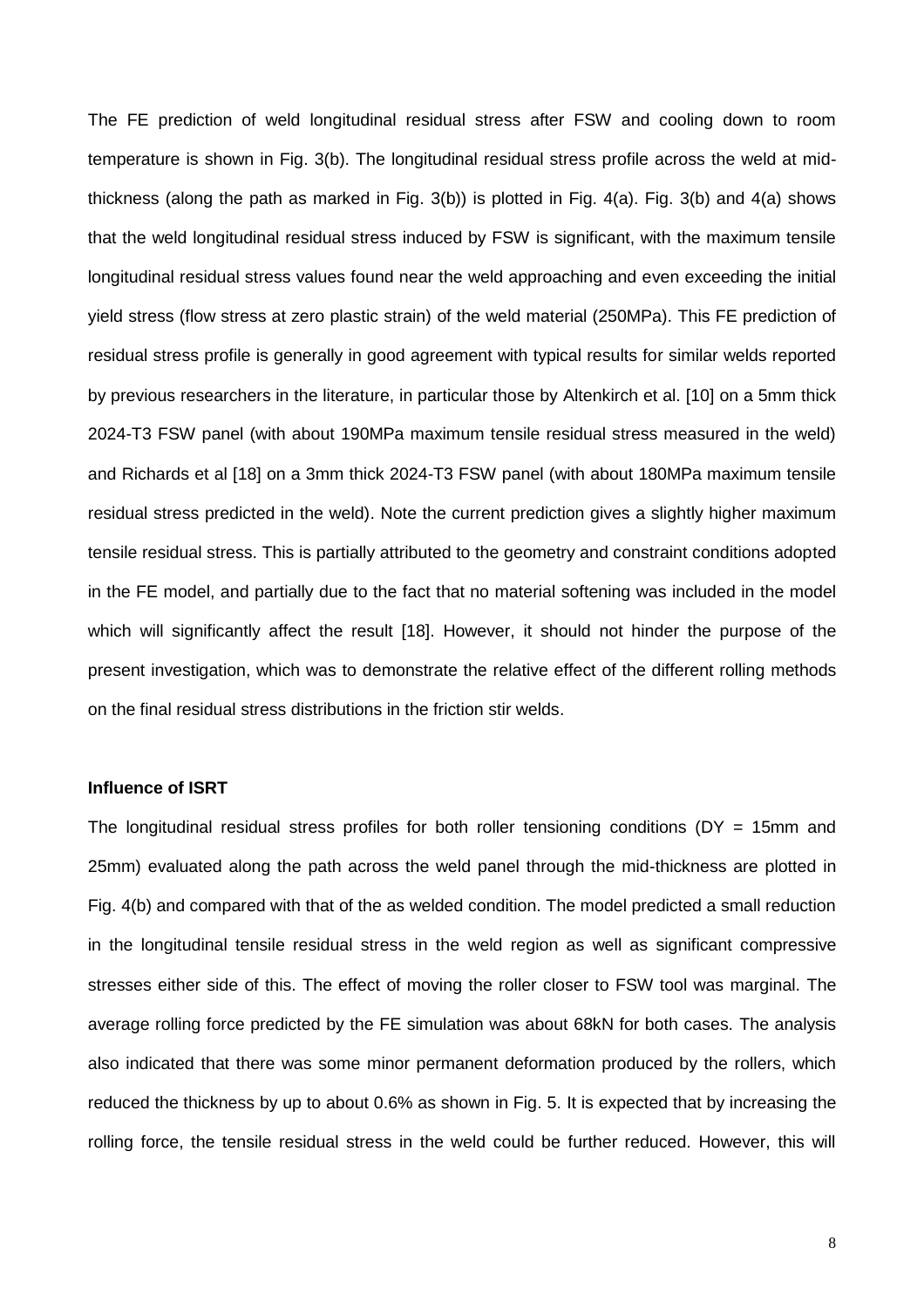undoubtedly cause excessive deformation in the roll path which would be undesirable and complicate the weld distortion response, and therefore not recommended.

# **Influence of ISDR**

The longitudinal residual stresses are plotted across the mid-section for the three rolling loads in Fig. 4 (c) and compared with the as-welded condition. This shows a significant reduction in tensile residual stress in the weld which increases with rolling load. Interestingly, the FE model also predicted a tensile residual stress peak away from the weld centreline, and the value of this peak decreases with the increase of the rolling load.

#### **Influence of PWDR**

The longitudinal residual stress plotted across the mid-section are shown in Fig. 4(d) for all three post welding rolling conditions and are compared with the as-welded condition. Fig. 4(d) shows that the maximum tensile longitudinal residual stress in the weld decreases rapidly with increasing rolling load. In addition, a significant amount of compressive longitudinal residual stress is produced in the weld region with the minimum value being in the centre for the lower rolling load (10kN) which then moves to the side of the weld centreline for the higher rolling loads (32.5 and 43kN).

#### **The Weld Profile**

The previous section showed that the final weld longitudinal residual stress is very sensitive to the rolling force employed during the various rolling techniques, especially the ISDR and PWDR methods. It is therefore important to understand the effect of rolling on the weld profile. Fig. 5 shows a selection of the predicted change in weld panel thickness after welding and rolling. The thickness of the as-welded condition increases slightly in the weld area. This is mainly due to the restraint imposed by the surrounding material as the material expands and contracts during welding. The maximum increase is about 0.1mm in the centre of the weld, which corresponds to about 3% of the initial plate thickness (3.2mm). It is recognised that the actual weld profile is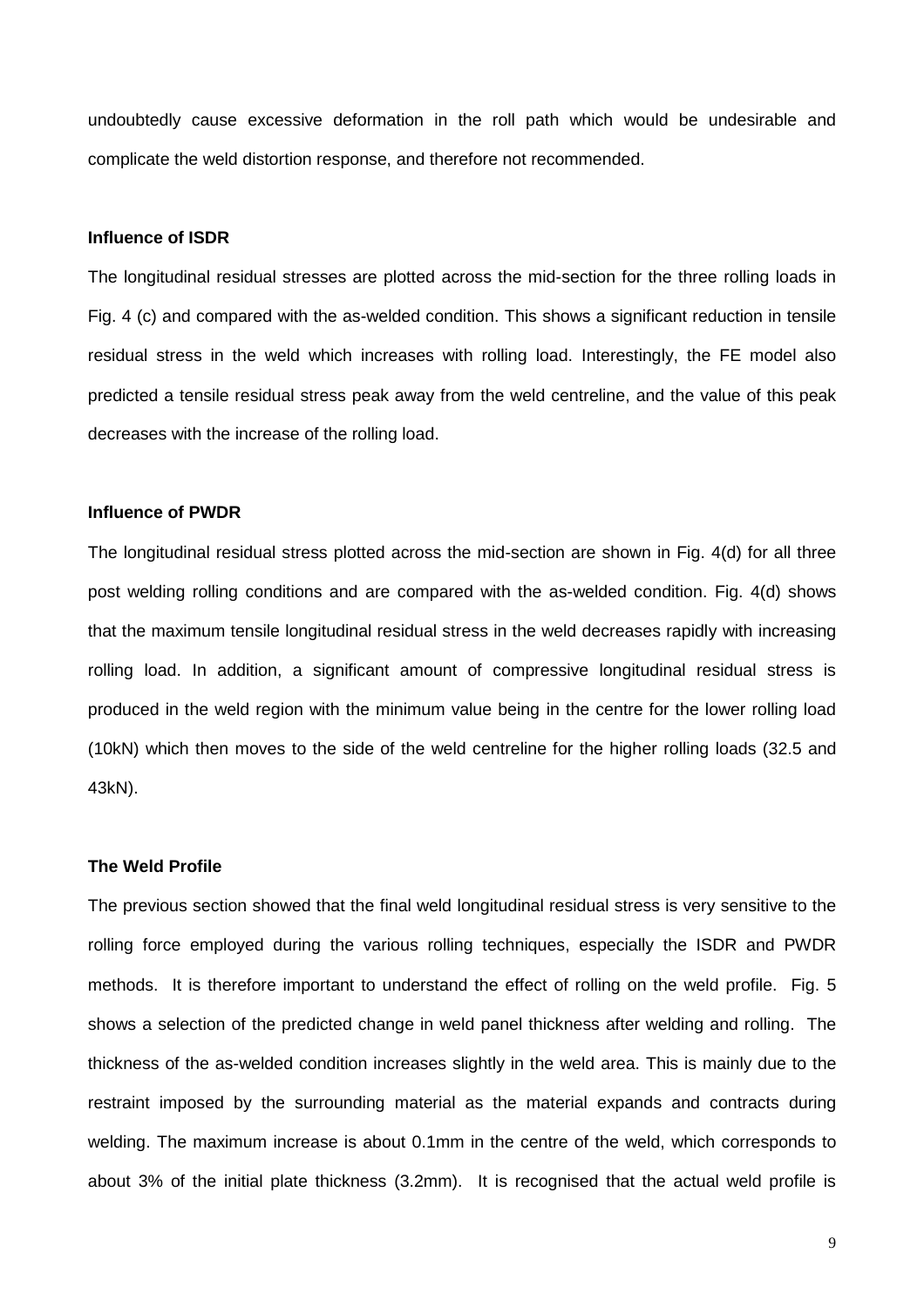strongly influenced by the material movement and loading from the FSW tool during welding. Including this effect in the model is highly complex and so it was not considered in the simple modelling approach adapted in this work. Nevertheless this artefact of the model needs to be considered when interpreting the results.

The rolling processes all reduce the as-welded thickness increase to varying degrees, with the process that uses the highest rolling force (i.e. PWDR with 43kN) also giving the largest reduction in thickness (by a maximum of about 2.5% in the weld centre, Fig. 5) as well as in residual stress (virtually reverted all the tensile residual stress in the weld area into compression, Fig. 4(d))..

#### **DISCUSSION**

## **Comparison between Rolling Processes**

The FE modelling has demonstrated that each of the three rolling methods can effectively reduce the as-welded residual stress, and of the three methods, PWDR is the most effective. The reduction in longitudinal residual stress with ISRT (Fig. 4(b) was marginal (about 20%) indicating that the amount of roller tensioning in the weld region was minimal. More interestingly, the model also predicted a large compressive region beside this, which was undoubtedly produced by the rollers compressing this material. This compressive stress was sufficiently large to produce a small tensile stress in the far field, i.e. at distances greater than 40 mm. Although distortion was not predicted by the model, it could be significantly reduced by ISRT because buckling distortion will be inhibited by the tensile stresses to either side of the large compressive region.

The ISDR results in Fig. 4(c) show a more significant reduction in the longitudinal residual stress in the centre of the weld area, although the peak value with the 10kN load is very similar to the aswelded condition. The peak tensile residual stress decreases rapidly with the increase of the ISDR load. In addition, the location of the peak also moves away from the weld centreline as the ISDR load increases from 7mm at 10kN to 12mm at 30kN. The latter result is likely to be an artefact of the thickness change predicted by the model in the as-welded condition (Fig. 5), i.e. after welding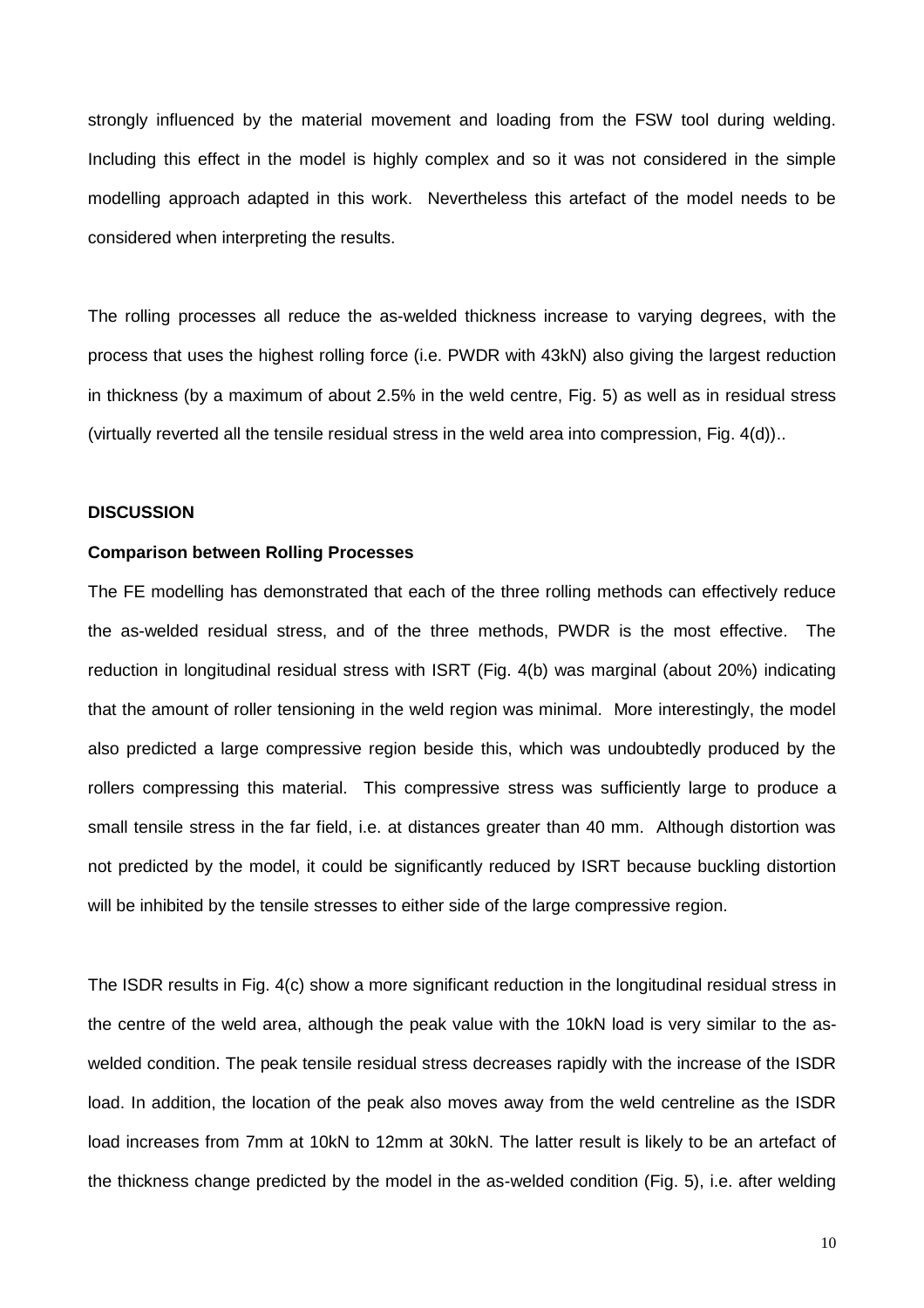the thickness of the material increases. Therefore, when the roll is applied to the weld, the greatest load and greatest deformation will be along the weld centreline, i.e. the deformation will not be applied uniformly under the roller. This is the cause of the higher reduction in longitudinal residual stress along the weld centreline. Nevertheless, it is interesting to note that, unlike PWDR which gives a high compressive residual stress in the rolled (weld) area, ISDR can give minimal (close to zero) longitudinal residual stress levels in the rolled area. As shown in Fig. 4(c), for the 30kN rolling force case it may be possible to further eliminate the spike in the longitudinal residual stress profile near the edge of the rolling path by a specific roller design and loading strategy, and thus produce an ultimate residual stress free weld.

The results for the 10kN force PWDR in Fig. 4(d) are similar to the ISDR results in that there is a minimum value along the weld centreline, followed by a tensile peak 8mm away from the weld centreline. The cause is likely to be the same as for ISDR. The main difference with the ISDR results is the significantly lower longitudinal residual stress predicted along the weld centreline for the same rolling load, i.e. -220MPa vs 40MPa. On first inspection this is perhaps a little surprising as one may have expected greater deformation of the weld region with the hot, soft material in ISDR. This is indeed reflected in the plot of the thickness change in Fig. 5. However, it must be remembered that the material is rolled while it is still relatively warm, so the material will contract (causing a tensile stretch) as it cools to room temperature. Therefore the predicted longitudinal residual stress with ISDR is higher than PWDR.

The tensile peak away from the weld is eliminated with higher rolling loads with PWDR. In this case the roller load is likely to be sufficiently high to obtain full contact with the plate, resulting in a more uniform stress state underneath the roller. The cause of the small rise in longitudinal residual stress along the weld centreline, which is particularly noticeable with the highest (43kN) load is unclear.

## **Comparison with Experiments**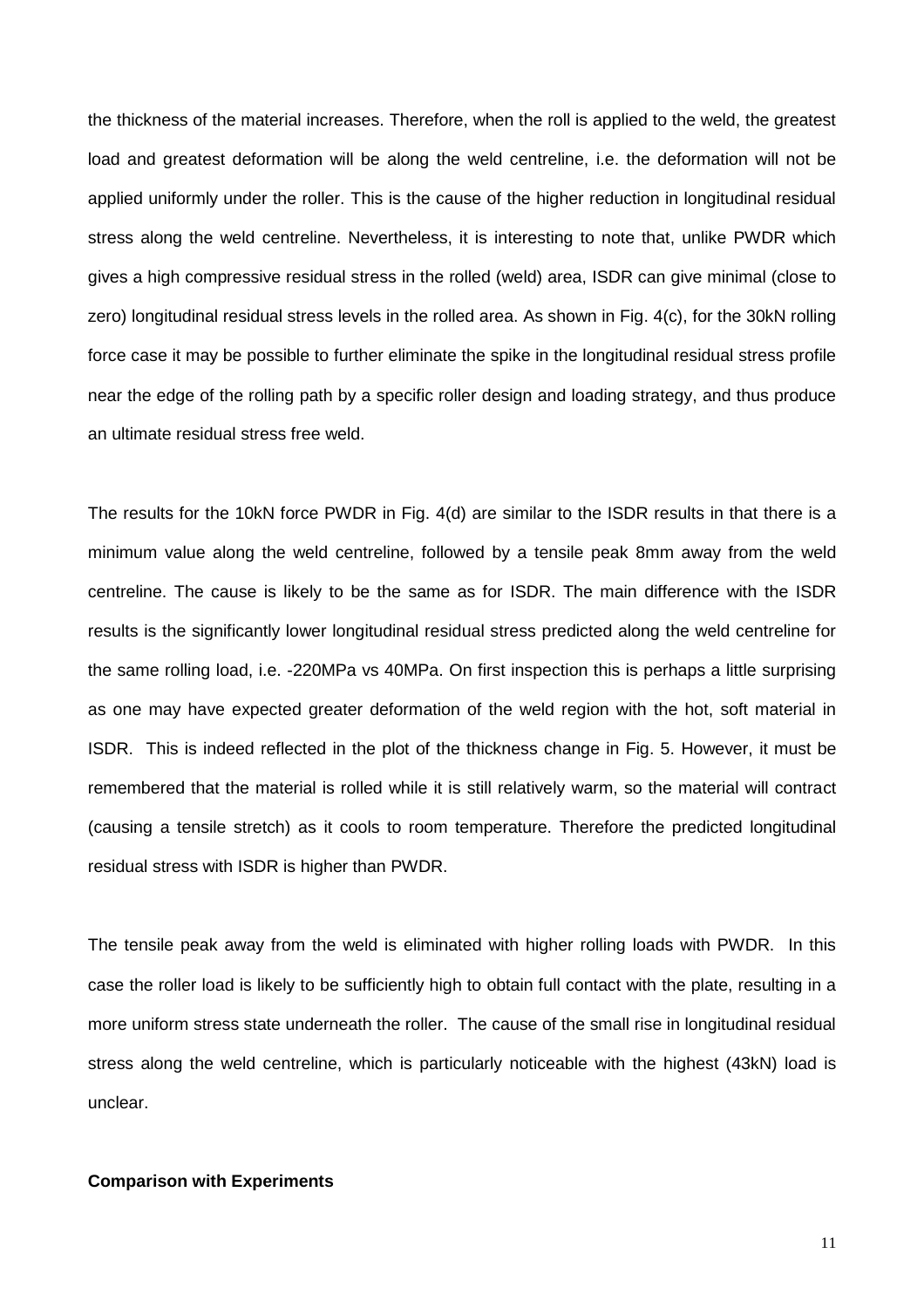As mentioned earlier, the residual stress of rolled welds has been measured by neutron diffraction by Altenkirch et al. [10] for similar friction stir welds with both the ISRT (5mm thick 2024-T3 alloy) and PWDR (5mm thick 2199-T8) methods. Unlike the FE modelling results, the experiments showed that ISRT had no effect on the final longitudinal residual stress distribution in the weld [10]. To understand why this may be the case, Table 2 compares the materials and rolling conditions used in the experiments with those used in the FE modelling. There are obviously many differences, but the most significant one is the trailing distance between the weld and rollers. In the model this was varied between 15 and 25 mm, while the minimum distance that could be achieved in practice was 40 mm. As stated in Altenkirch et al. [10] this greater distance, in combination with the cooling effect of the rollers themselves (which is not considered in the model) is likely to mean that the material will be too cool to plastically yield in the experiments. This is supported by the fact that no significant and consistent compressive residual stress was observed in the rolling path [10]. Further increasing the rolling load may cause plastic deformation in the material and hence result in the beneficial effects, however this was not attempted due to the overall loading capacity of the FSW machine being reached.

Better agreement was obtained between the PWDR experimental, as shown in Fig. 6, and modelling results, Fig. 4(d). Although there were differences in the detail of the longitudinal residual stresses predicted which could be due to the different materials and thickness used, there was broad agreement in the following aspects:

- Increasing compressive stress with the increase of the applied load, although once it reaches a minimum value no further reduction was achieved.
- A widening of the compressive stress area produced by the roller as the roll load increased.
- A tensile longitudinal residual stress region to either side of the central compressive longitudinal residual stress region.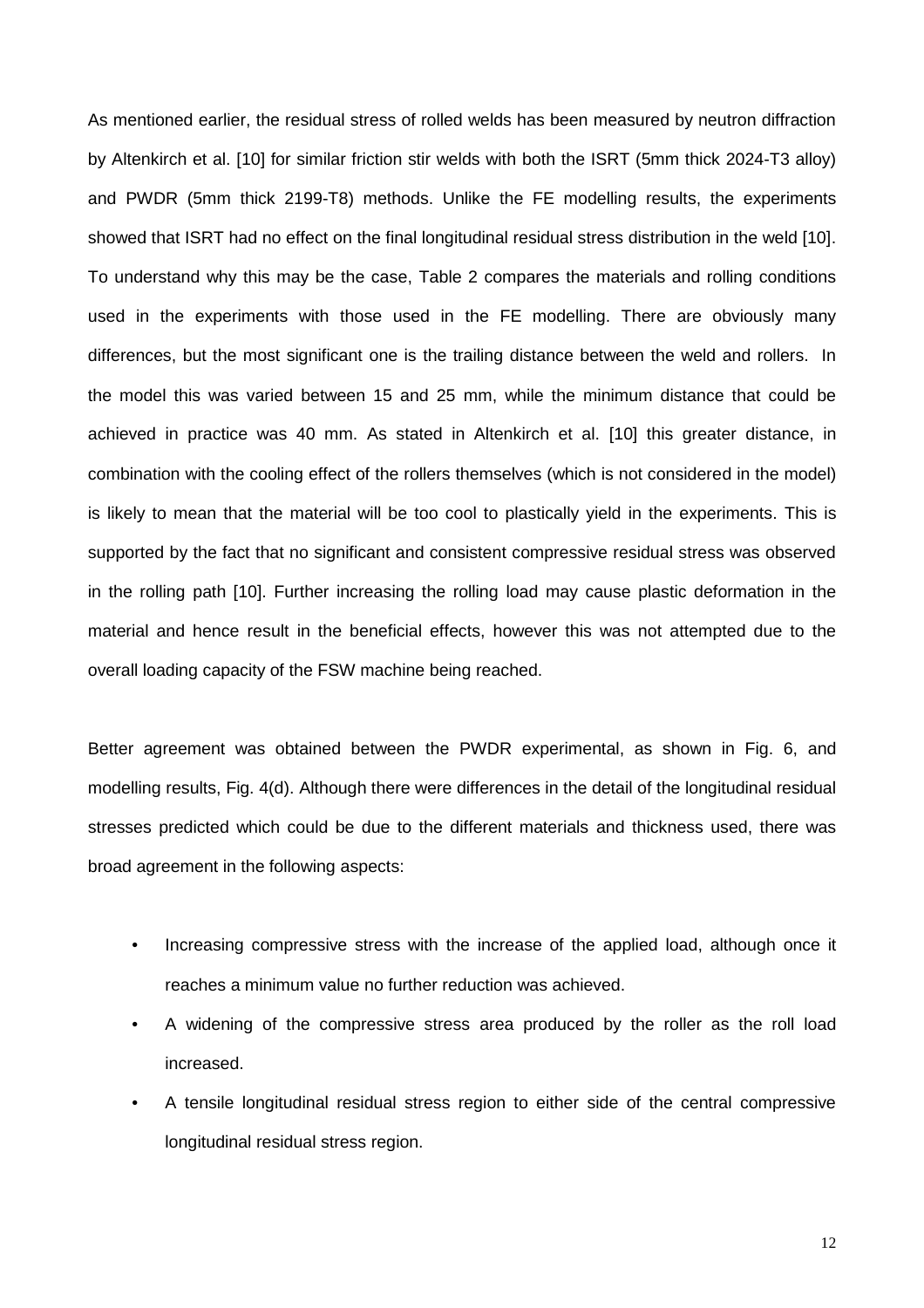With respect to the last point, the previous section has already described how this is likely to be caused by the camber on the top surface of the weld predicted by the model. This may also be the cause of the effect in the experiments, although the material movement induced by the tool shoulder will probably lead to a flatter surface than in the model, so the effect is less pronounced. To obtain a more even longitudinal residual stress profile, a slightly profiled roller could be introduced accordingly in order to induce more uniform deformation across the weld.

Finally Kurkin et al. [13] compared the reduction in distortion of ISDR with PWDR and showed that the latter produced the largest reduction in distortion. This confirms the finding of the current FE model which predicted that the final residual stress was lower for PWDR with equivalent rolling load.

## **APPLICATION TO A LARGE AEROSPACE COMPONENT**

Because of the effectiveness of the PWDR method shown by the FE simulation, the technique was applied to the FSW of a large integrally stiffened panel for the manufacture of an aerospace component. The initial single panel size was 3.8 x 0.228 m and six of these were welded together to produce the final 3.8 x 1.37 m panel. After FSW, the panel had more than 21 mm out-of-plane distortion (Fig. 9), causing difficulty when subsequently machining the panel to shape. To eliminate the distortion, the five welds were sequentially rolled. Fig. 7 shows the test set-up just before the start of the PWDR process with the direction and sequence of the FSW and PWDR clearly marked. A close-up view of the roller system is given in Fig. 8. Fig. 9 gives the result from the distortion assessment of the full panel joined with FSW before and after PWDR, showing clearly the effectiveness of the rolling process in reducing the weld distortion (from a maximum out-of-plane distortion of more than 21 mm down to less than 3.5 mm). After rolling, the panel appeared virtually flat considering its size and was easily machined to the designed component shape, and no additional distortion was produced by the machining process.

# **CONCLUSIONS**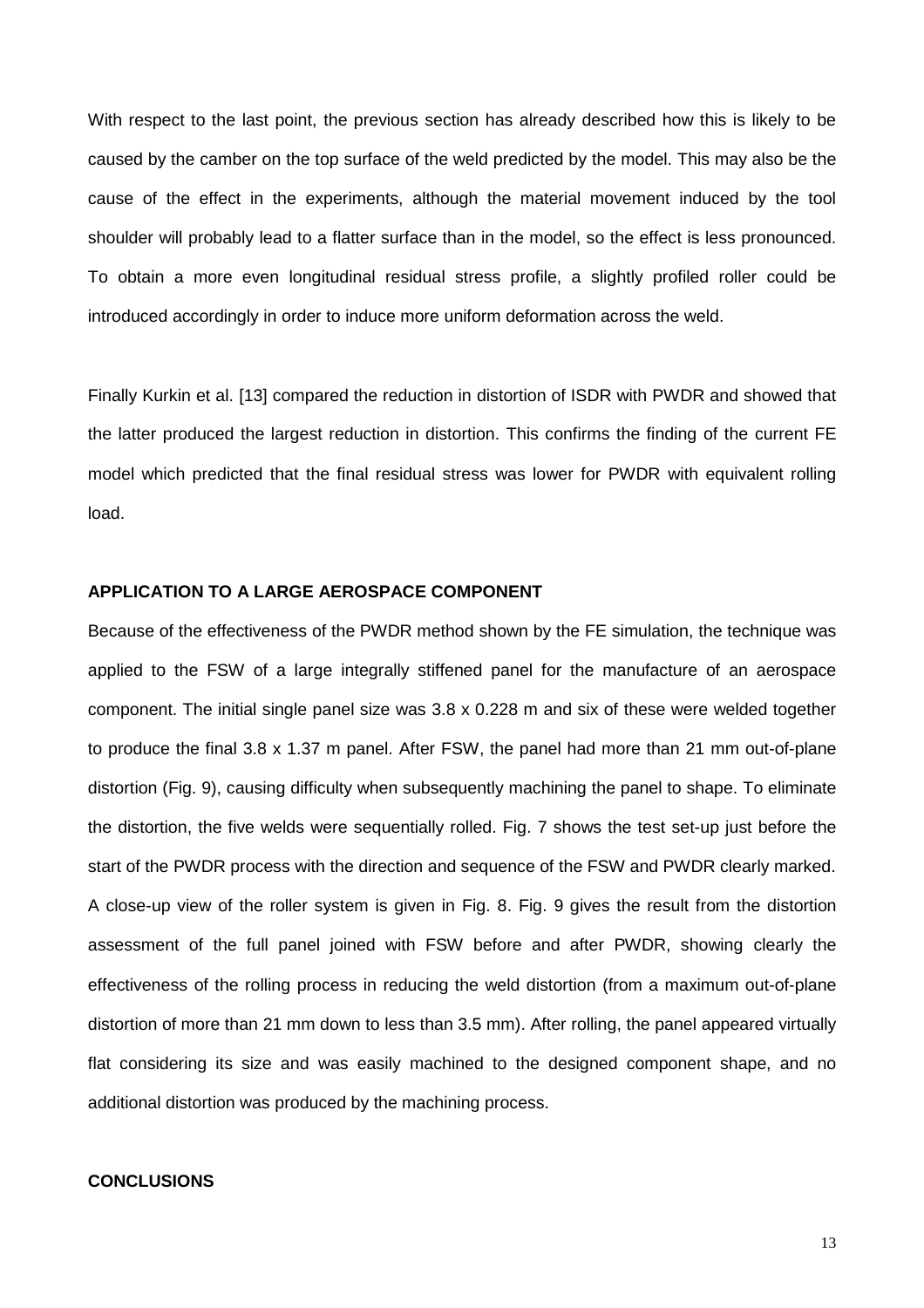FE models of three rolling methods, namely ISRT, ISDR and PWDR, have been applied to roll friction stir welds and used to understand the reduction in residual stress induced by FSW. There was a reduction in the longitudinal residual stress with all methods which increased with the increase in rolling load. Of the three methods PWDR was the most effective. This method is also easier to implement in practice. An experimental investigation in an accompanying paper [10] confirmed that PWDR was the more effective method and broadly confirmed the changes in longitudinal residual stress with similar rolling forces as those employed in the modelling analysis of this study. The experiments indicated that ISDR had no effect on the longitudinal residual stress, unlike the model which indicated a small reduction.

Finally the success of PWDR led to the implementation of the technique on a large integrally stiffened panel joined by FSW for aerospace applications. This work showed a significant reduction in the weld distortion. It is believed that PWDR will be an enabling technology for the implementation of FSW in the aerospace sector.

## **ACKNOWLEDGEMENT**

The authors gratefully acknowledge funding form the Technology Strategy Board.

## **REFERENCES**

1. W. M. Thomas, E. D. Nicholas, J. C. Needham, M. G. Murch, P. Temple-Smith, and C. J. Dawes, 1995, 'Friction stir butt welding', Int. Patent Application No. PCT/GB92/02203; GB Patent Application No. 9125978.8, 1991; US Patent No. 5460317, 1995.

2. R. S. Mishra and Z. Y. Ma, 'Friction stir welding and processing', Materials Science and Engineering R: Reports, 2005, 50, 1-78P.

3. M. A. Sutton, A. P. Reynolds, D. Q. Wang and C. R. Hubbard, 'A study of residual stresses and microstructure in 2024-T3 aluminium friction stir butt welds', Journal of Engineering Materials and Technology, Transactions of the ASME, 2002, 124, 215-221.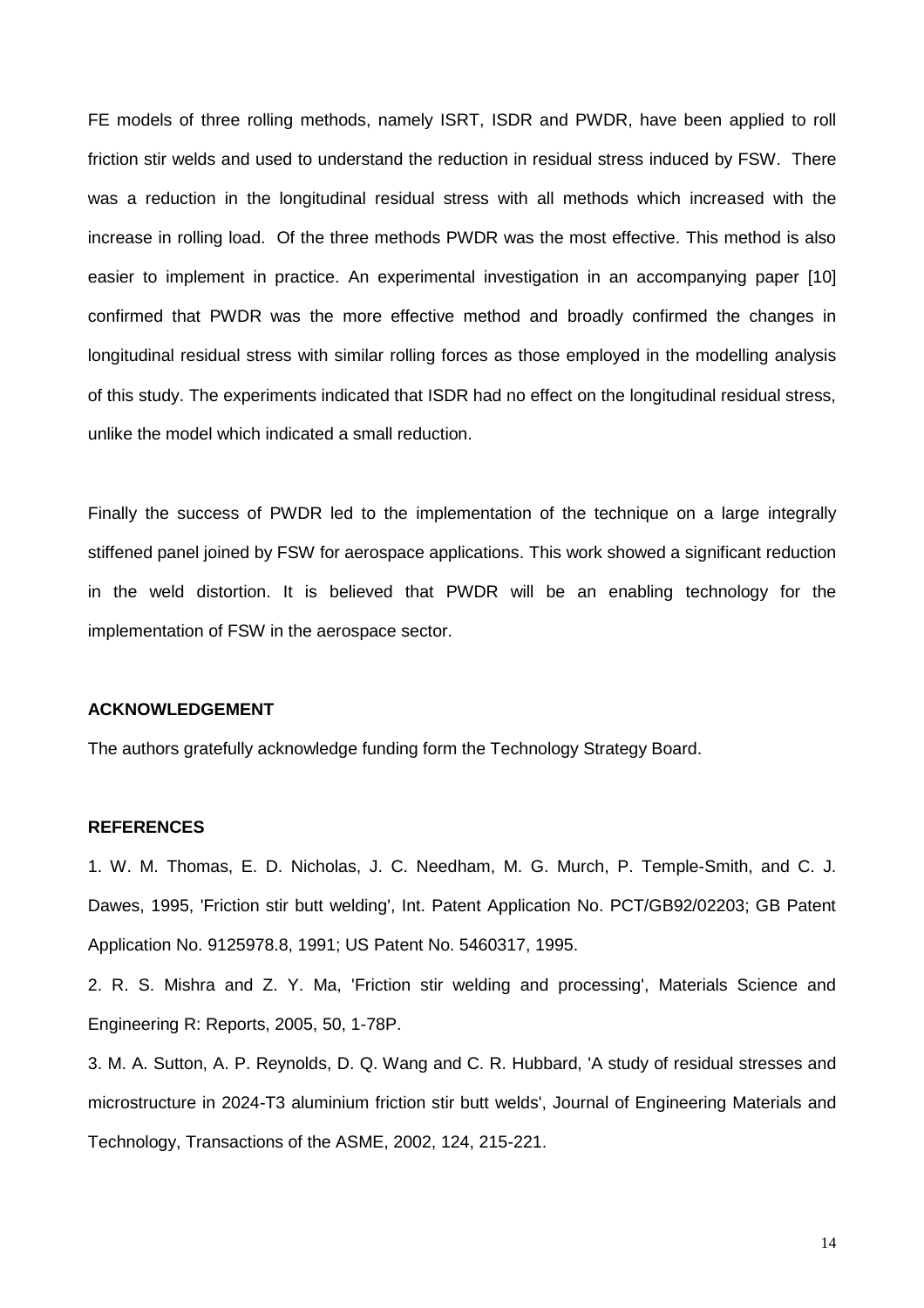4. Z. Feng, X. Wang, S. A. David and P. S. Sklad, 'Modelling of residual stresses and property distributions in friction stir welds of aluminium alloy 6061-T6', Science and Technology of Welding and Joining, 2007, 12, 348-356.

5. X. K. Zhu and Y. J. Chao, 'Numerical simulation of transient temperature and residual stresses in friction stir welding of 304L stainless steel', Journal of Materials Processing Technology, 2004, 146, 263-272.

6. T. Li, Q. Y. Shi and H. Li: 'Residual stresses simulation for friction stir welded joint', Science and Technology of Welding and Joining, 2007, 12, 664-670.

7. P. A. Colegrove, C. Ikeagu, A. Thistlethwaite, S. W. Williams, T. Nagy, W. Suder, S. Steuwer and T. Pirling, 'The welding process impact on residual stress and distortion', Science and Technology of Welding and Joining, 2009, 14, 717-725.

8. D. A. Price, S. W. Williams, A. Wescott, C. J. C. Harrison, A. Rezai, A. Steuwer, M. Peel, P. Staron and M. Kocak, 'Distortion control in welding by mechanical tensioning', Science and Technology of Welding and Joining, 2007, 12, 620-633.

9. S. W. Williams, S. A. Morgan, A. Wescott, M. Poad and S. W. Wen, 'Stress Engineering – Control of Residual Stresses and Distortion in Welding', Proc. 2nd International Workshop on 'Thermal Forming and Welding Distortion', Bremen, Germany, April 22-23, 2008.

10. J. Altenkirch, A. Steuwer, P. J. Withers, S. W. Williams, M. Poad and S. W. Wen, 'Residual stress engineering in friction stir welds by roller tensioning', Science and Technology of Welding and Joining, 2009, 14, 185-192.

11. S. W. Wen, S. W. Williams, S. A. Morgan, A. Wescott, M. Poad and G. Moor, 'Rolling of friction stir welds for residual stress and distortion control', Proceedings of the 9<sup>th</sup> International Seminar on Numerical Analysis of Weldability, Graz, Austria, 28-30 September 2009.

12. S. A. Kurkin and V. I. Anufriev, 'Preventing distortion of welded thin-walled members of AlMg6 and 1201 aluminum alloys by rolling the weld with a roller behind the welding arc', Welding Production (English Translation of Svarochnoe Proizvodstvo), 1984, 31, 52-55.